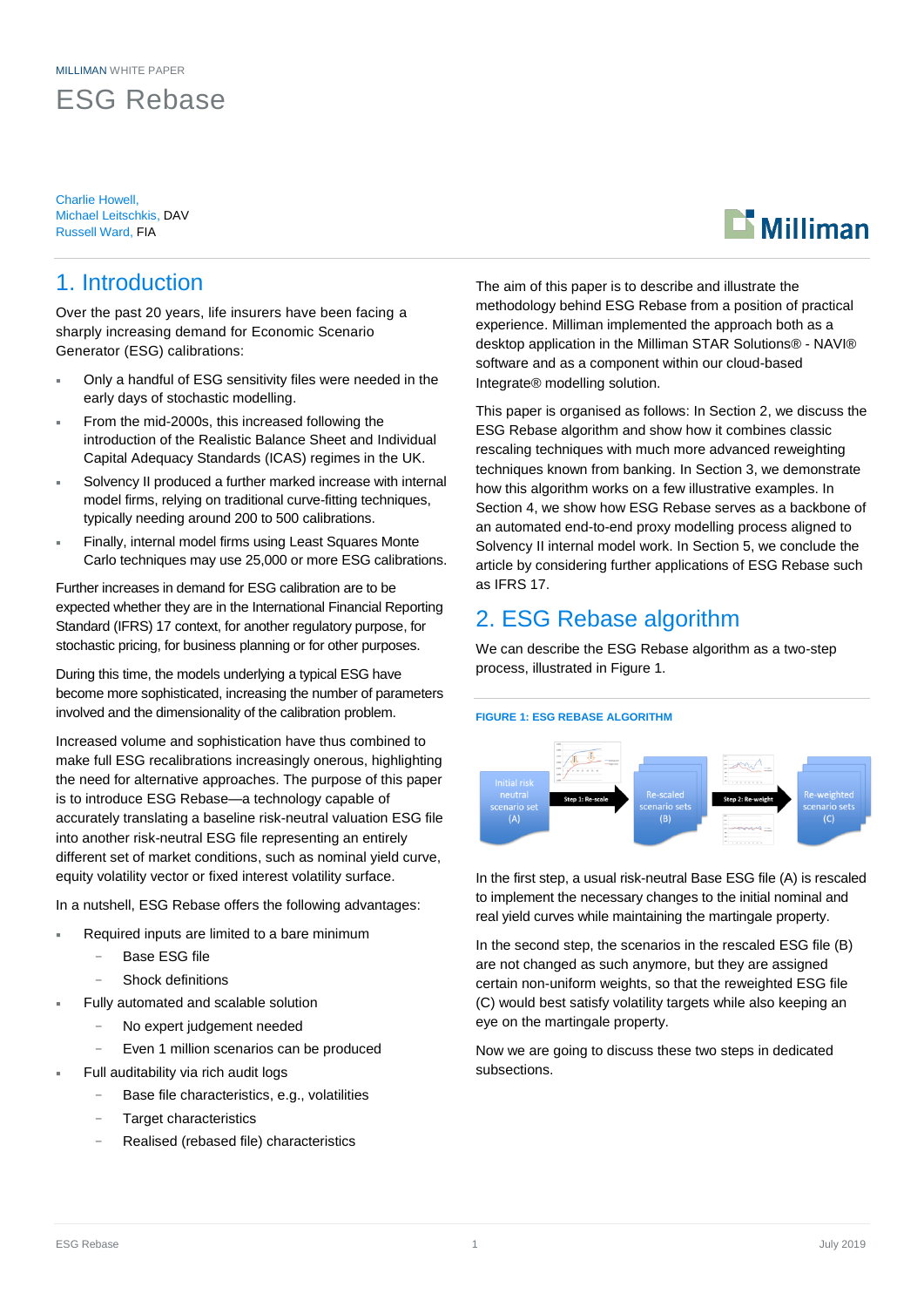#### **2.1 RESCALING**

As mentioned above, the purpose of rescaling is to change the initial baseline real and nominal yield curve so that the changed curve would be in line with a given target while maintaining the risk-neutral characteristics of the Base ESG file as demonstrated by the martingale property.

While this rescaling certainly is not new and has been widely used by a number of practitioners over the last 15 years, it has not been broadly publicised. Therefore, we are going to quote the main rescaling formulae here—let us begin by considering the formulae for bonds and the stochastic discounting factors:

$$
\overline{ZCB}_{T}(t) = ZCB_{T}(t) \times \frac{ZCB_{t}(0)}{\overline{ZCB}_{t}(0)} \times \frac{ZCB_{T+t}(0)}{\overline{ZCB}_{T+t}(0)}
$$

$$
\overline{Disc}_{t} = Disc_{t} \times \frac{\overline{ZCB}_{t}(0)}{\overline{ZCB}_{t}(0)}
$$

where:

**ZCBT** (t) denotes the price of the zero coupon bond of term T at time t

**Disct** denotes the discount factor at time t and terms with a bar denote rescaled terms.

One can directly prove that the bond martingale property would hold for rescaled terms if it had been in place for the Base ESG file simply by making use of the formulae given above.

For equity indices, rescaling is carried out using the following formula:

$$
\overline{Index}(t) = Index(t) \times \frac{ZCB_t(0)}{ZCB_t(0)}
$$

Similarly to the above, one can directly prove that the equity index martingale property would hold true for rescaled terms if it had been in place for the Base ESG file.

Furthermore, one can rescale such information as real yields or exchange rates, too. However, volatilities—notably, fixed interest (FI) volatilities—do not lend themselves to a rescaling approach because they are a function of yield curve dynamics, which have been already prescribed via the formulae given above. In fact, even a rescaling carried out in order to reflect a univariate nominal yield stress would lead to some (unintended) changes in FI volatilities.

Hence, we cannot hope to meet user-defined targets for FI volatilities by merely using the rebasing techniques quoted above. We need an additional step in our ESG Rebase process.

#### **2.2 REWEIGHTING**

Typically, all scenarios in a risk-neutral valuation ESG file used by an insurer are tacitly assumed to be of equal weight 1/N, where N is the number of simulations in the ESG file.

The gist of reweighting is to relax the above paradigm and 'just' assume that the weights are positive and their sum is 1. The newly won N-1 degrees of freedom can be then used in order to make the scenario file better comply with calibration targets such as FI volatilities, equity volatilities or martingale test results. Note that reweighting would not change anything at all in the rescaled scenarios produced in our previous step.

This approach was first introduced in finance almost 20 years ago by Avellaneda<sup>1</sup> while applications in a life insurance context have been discussed by Hoerig and Wechsung. 2

Mathematically, the optimal weights are obtained as a solution to the following minimisation problem:

$$
H = S({w_i}) + \mu(\sum_{i=1}^{N} w_i - 1) + \sum_{m=1}^{M} \lambda_m \times (\sum_{i=1}^{N} \frac{w_i \times \overline{PV}_{m,i}}{\overline{P}_m} - 1)^2
$$

Here, the following notation is used:

- Scenario index *i* runs from 1 to *N*
- Index *m* runs through calibration targets
- $w_i \geq 0$  denotes the weight of scenario *i*
- *S* is a measure of entropy (see below)
- $\mu$  is a Lagrangian multiplier
- $\lambda_m$  is the importance weight for target *m*
- $P_m$  is the rebased price<sup>\*</sup> of target asset *m*
- $\overline{PV}_{m,i}$  is the rebased discounted present value of target asset *m* in scenario *i*

**\*** 'Rebased price' means a price consistent with the rebased market conditions such as yield curve and volatilities. In the case of a martingale test target, the rebased price just means the perfect martingale test outcome of 1.

The first component of the above function measures entropy according to Kullback and Leibler,<sup>3</sup> or by how far the weights are away from the uniform weight set:

$$
S(\{w_i\}) = \sum_{i=1}^{N} w_i \times \ln w_i
$$

For the uniform weight distribution, the entropy functional attains its minimum:

$$
S_{\min} = -\ln N
$$

<sup>1</sup> Avellaneda, M. et. al. (2001). Weighted Monte Carlo: A new technique for calibrating asset-pricing models. Intl Journal of Theoretical and Applied Finance. <sup>2</sup> Hoerig, M. & Wechsung, F. (2013). Scenario reweighting techniques for the quick recalibration of pricing scenarios, Der Aktuar.

<sup>3</sup> Kullback, S. & Leibler, R.A. (1951). On information sufficiency. Annals of Mathematical Statistics.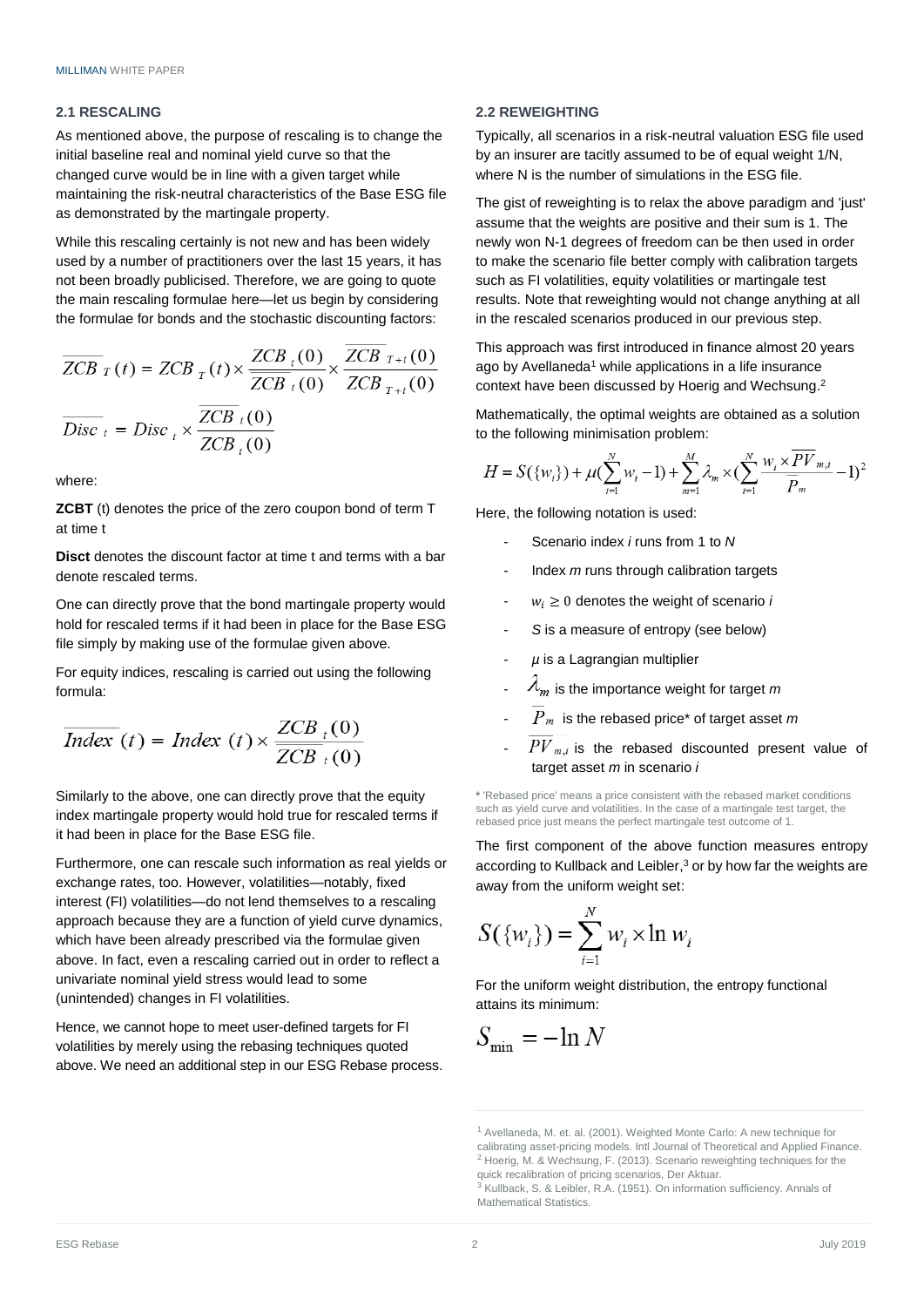The second component of the function *H* ensures via the Lagrangian multiplier approach that the sum of weights is 1.

Finally, the third component of the function above is a squared error term which aggregates weighted squared deviations between rebasing targets (such as a FI volatility or a martingale test outcome) and their respective realisations. The weighting of the squared deviations applied via the importance weight parameters *λm* is useful to prioritise some targets above others and/or suppress some targets (for instance, targets for a second economy could be given importance weights of 0 if only one economy were relevant).

We conclude this section by providing some additional comments on the entropy term. The importance of this term stems from the need to avoid solutions where only a handful of simulations would feature significantly positive weights.

Yet the entropy score itself does not convey any intuitive message to the users of ESG Rebase. A much more intuitive measure for how far away a given weight set is from uniformity is provided by a related measure called the *effective number of scenarios*. This measure is derived from the entropy term as follows:

$$
N_{\text{eff}}=e^{-S(\{w_i\})}
$$

The effective number of scenarios displays, in an intuitive way, how difficult the rebasing targets have been to attain. A score close to the number of scenarios in the Base ESG file indicates little adjustment has been required to satisfactorily resolve the optimisation. A lower score indicates that a less uniform (more adjusted) weight scheme has been required.

# 3. ESG Rebase examples

In the previous section, we have introduced the two steps of the ESG Rebase algorithm from a theoretical viewpoint. In this section, we illustrate it by virtue of examples. For this purpose, we are going to discuss one example per step of the algorithm.

The risk-neutral Base ESG file used in the examples presented in this section and the following one contains 1,000 scenarios and has been generated using the cloud-based ESG, Milliman CHESS™.<sup>4</sup>

### **3.1 RESCALING EXAMPLE**

As an example of classic rescaling, we consider an upward shift of 100 basis points (bp) to the nominal yield curve. Under rescaling the targeted shifted yield curve is exactly attained, so the purpose of this example is to verify that the rescaling indeed preserves the martingale property.

The table in Figure 2 shows how the martingale property has been satisfied by the Base ESG file for various bond terms and projection periods.

#### **FIGURE 2: MARTINGALE PROPERTY SATISFIED**

| <b>Results</b>       | <b>Projection Period (t)</b> |       |       |       |       |       |       |       |       |       |       |       |       |
|----------------------|------------------------------|-------|-------|-------|-------|-------|-------|-------|-------|-------|-------|-------|-------|
| <b>Bond Term (T)</b> | 2.00                         | 3.00  | 4.00  | 5.00  | 7.00  | 10.00 | 12.00 | 15.00 | 20.00 | 25.00 | 30.00 | 35.00 | 40.00 |
| 2.00                 | 1.000                        | 1.000 | 1.000 | 1.000 | 1.000 | 1.000 | 1.000 | 0.999 | 0.999 | 1.001 | 1.002 | 1.000 | 0.990 |
| 3.00                 | 1.000                        | 1.000 | 1.000 | 1.000 | 1.000 | 1.000 | 1.000 | 0.999 | 1.000 | 1.001 | 1.002 | 0.999 | 0.988 |
| 5.00                 | 1.000                        | 1.000 | 1.000 | 1.000 | 1.000 | 0.999 | 0.999 | 0.999 | 1.000 | 1.002 | 1.002 | 0.995 | 0.985 |
| 7.00                 | 1.000                        | 1.000 | 1.000 | 1.000 | 1.000 | 0.999 | 0.999 | 0.998 | 1.000 | 1.003 | 1.002 | 0.992 | 0.982 |
| 10.00                | 1.000                        | 1,000 | 1.000 | 1.000 | 0.999 | 0.998 | 0.998 | 0.998 | 1.001 | 1.004 | 1.002 | 0.988 | 0.978 |
| 20.00                | 1.001                        | 1.001 | 1.001 | 0.998 | 0.998 | 0.996 | 0.996 | 0.995 | 1.005 | 1.008 | 1.001 | 0.971 | 0.969 |
| 30.00                | 1.002                        | 1.002 | 1.001 | 0.997 | 0.996 | 0.994 | 0.993 | 0.994 | 1.009 | 1.010 | 0.999 | 0.962 | 0.965 |

Following the rescaling, we compute the same martingale statistics. The differences between the original results and those for the rescaled file are shown in the table in Figure 3.

#### **FIGURE 3: ORIGINAL RESULTS VS. RESCALING RESULTS**

| <b>KESUITS</b>       | Profection Period It) |       |             |       |       |       |             |       |       |       |       |              |             |
|----------------------|-----------------------|-------|-------------|-------|-------|-------|-------------|-------|-------|-------|-------|--------------|-------------|
| <b>Bond Term (T)</b> | 2.00                  | 3.00  | 4.00        | 5.00  | 7.00  | 10.00 | 12.00       | 15.00 | 20.00 | 25.00 | 30.00 | 35.00        | 40.00       |
| 2.00                 | 0.000                 | 0.000 | 0.000       | 0.000 | 0.000 | 0.000 | 0.000       | 0.000 | 0.000 | 0.000 | 0.000 | 0.000        | 0.000       |
| 3.00                 | 0.000                 | 0.000 | 0.000       | 0.000 | 0.000 | 0.000 | 0.000       | 0.000 | 0.000 | 0.000 | 0.000 | 0.000        | 0.000       |
| 5.00                 | 0.000                 | 0.000 | 0.000       | 0.000 | 0.000 | 0.000 | 0.000       | 0.000 | 0.000 | 0.000 | 0.000 | 0.000        | 0.000       |
| 7.00                 | 0.000                 | 0.000 | 0.000       | 0.000 | 0.000 | 0.000 | 0.000       | 0.000 | 0.000 | 0.000 | 0.000 | 0.000        | 0.000       |
| 10.00                | 0.000                 | 0.000 | 0.000       | 0.000 | 0.000 | 0.000 | 0.000       | 0.000 | 0.000 | 0.000 | 0.000 | 0.000        | 0.000       |
| 20.00                | 0.000                 | 0.000 | 0.000       | 0.000 | 0.000 | 0.000 | 0.000       | 0.000 | 0.000 | 0.000 | 0.000 | 0.000        | 0.000       |
| 2000                 | 0.000                 | 0.000 | <b>CONS</b> | o one | 0.000 | 0.000 | <b>COOL</b> | o eee | 0.000 | o oon | 0.000 | <b>A ABA</b> | <b>COOL</b> |

#### **CONCLUSION**

We observe that the original and rescaled results are the same as expected.

#### **3.2 REWEIGHTING EXAMPLE**

As discussed, we apply reweighting in ESG Rebase because we have to be able to accurately attain user-defined volatility targets. Hence, a natural reweighting example is a FI volatility shock.

Given the current low-yield environment, we measure FI volatilities using the normal volatility convention rather than the Black convention. As our sample FI shock, we consider a flat upward 0.1% normal volatility shock. The diagrams in Figure 4 (one for the five-year term, the other for the 10-year term) illustrate how well this target has been attained

#### **FIGURE 4: FI VOLATILITIES FOR DIFFERENT TENORS, 5-YEAR TERM AND 10-YEAR TERM**





<sup>4</sup> For more information on Milliman CHESS, please see

[http://www.milliman.com/Solutions/Products/Milliman-CHESS-Cloud-Hosted-](http://www.milliman.com/Solutions/Products/Milliman-CHESS-Cloud-Hosted-Economic-Scenario-Simulator/)[Economic-Scenario-Simulator/](http://www.milliman.com/Solutions/Products/Milliman-CHESS-Cloud-Hosted-Economic-Scenario-Simulator/)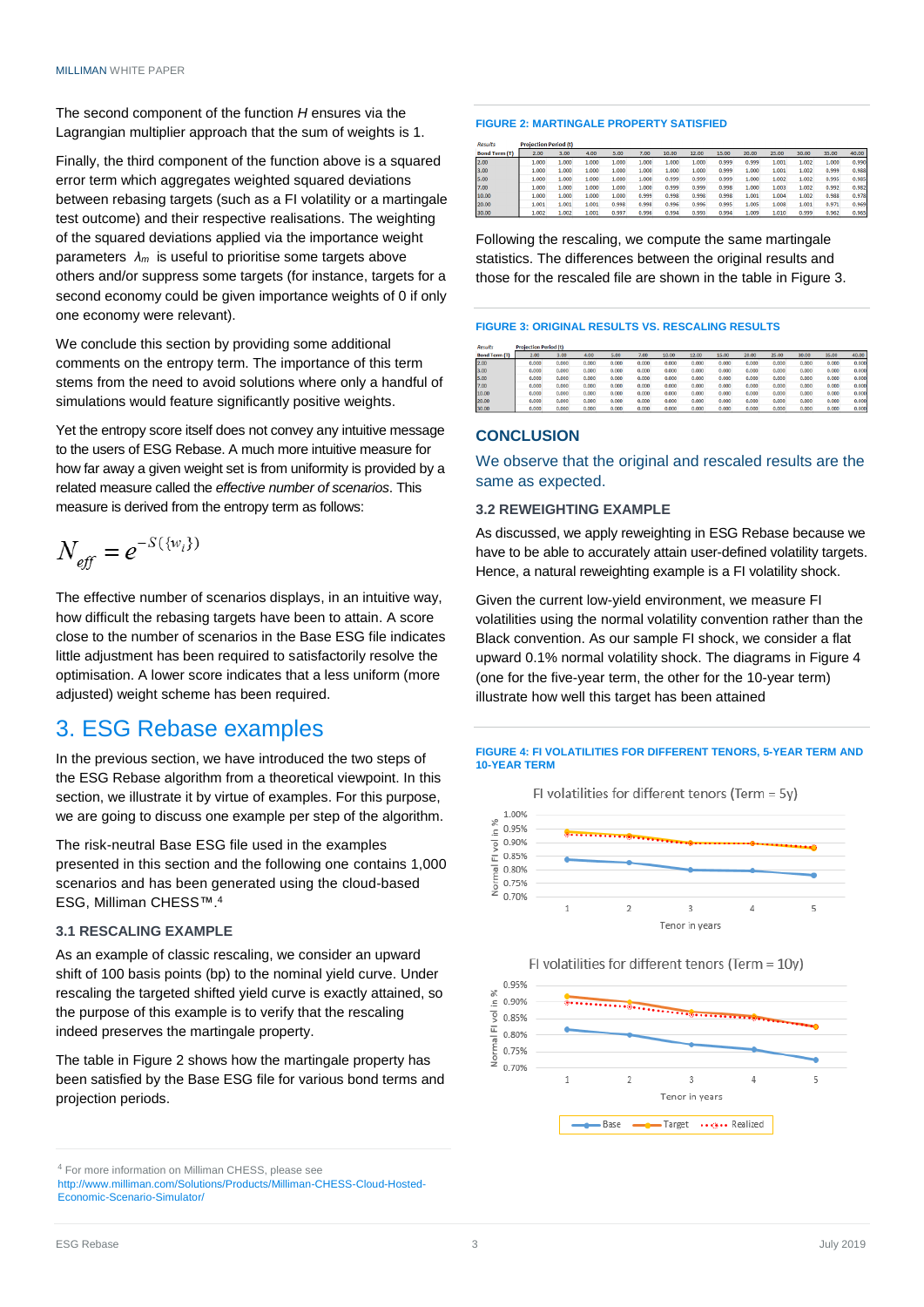We can see that reweighting delivers a scenario set which exhibits FI volatilities very close to those required.

We have to also keep an eye on the martingale tests. The diagram in Figure 5 illustrates how the martingale test results for equities under reweighting compare to the corresponding results for the Base ESG file. In Figure 5, we display a four-way comparison as follows:

- The grey line represents the theoretical target of 1.
- The orange line shows the martingale results for the Base ESG file.
- The yellow line shows the martingale results for our FI volatility shock produced by ESG Rebase when we allocate moderate importance weights to the martingale targets (Reweighting Exercise A).
- The blue line illustrates the martingale results for the same FI volatility shock produced by ESG Rebase when we assign higher importance weights to the martingale targets (Reweighting exercise B).

#### **FIGURE 5: MARTINGALE TEST RESULTS, EQUITIES**



Now we have to examine the martingale tests for bonds of different terms to maturity. As an illustration, Figure 6 shows how the martingale test results for the 20-year zero coupon bond (ZCB) under reweighting compare to the corresponding results for the Base ESG file.

#### **FIGURE 6: MARTINGALE TEST RESULTS, 20-YEAR BONDS**



We observe that the target-specific importance weight parameters in ESG Rebase give us the flexibility to control the martingale results. It is important to note that the weight scheme refinement still delivers nearly identical FI volatilities in both ESG Rebase exercises and only incurs a small reduction in the effective number from 877 in Exercise A to 854 in Exercise B. Recall that the Base ESG file has 1,000 simulations, so both these scores represent very good outcomes given the significance of the 0.1% normal volatility up shock. For a comparison, if we apply the complete ESG Rebase approach (including reweighting) to the 100bp nominal yield up shock from the previous example, the effective number of scenarios is 985—note that it is much easier to keep FI volatilities constant than to significantly modify them.

# **CONCLUSION**

By using reweighting, we can attain ambitious volatility shock targets while maintaining very good martingale test outcomes and without departing too far from weight uniformity.

# 4. Proxy modelling

In this section, we illustrate how ESG Rebase performs in the context of an end-to-end proxy modelling process featuring the following components:

- Produce rebased scenarios for Least Squares Monte Carlo (LSMC) proxy modelling\*
- Run cash flow model on rebased scenarios thousands of times to produce LSMC regression input data
- Calibrate LSMC curves
- Produce rebased risk-neutral scenario files for a range of out-of-sample validation points
- Run cash flow model on these validation points
- Produce LSMC goodness-of-fit reports

**\*** The generation of rebased scenarios for LSMC proxy modelling purposes can be thought of as a two-step approach. Firstly, apply the usual ESG Rebase algorithm to produce *N* risk-neutral scenarios starting at a given outer point from the *N* risk-neutral scenarios in the Base ESG file. Secondly, sample the necessary number of inner simulations (e.g., 2 or 10 per outer point) from the *N* rebased scenarios above, without introducing any bias.

#### **4.1 EXAMPLE #1: SIMPLE ASSETS**

Our first end-to-end proxy modelling example is a portfolio of 30 equity put options featuring different characteristics (in-, atand out-of-the-money, different terms).

The valuation of these options in the reference model is carried out using a closed-form (Black-Scholes) approach. Our aim is to calibrate an LSMC polynomial representing the market value of the put option portfolio as a function of the following five risk drivers:

- Nominal yield principal components (PC) 1-3
- Equity index (underlying)
- Equity volatility

We use ESG Rebase in order to generate scenarios for the calibration of our LSMC polynomial—a total of 25,000 outer points—different realisations of the above risk drivers.

Because a closed-form valuation of an option would only depend on the valuation point (that is, the values of the above risk drivers) and not on any scenario dynamics after the valuation point, we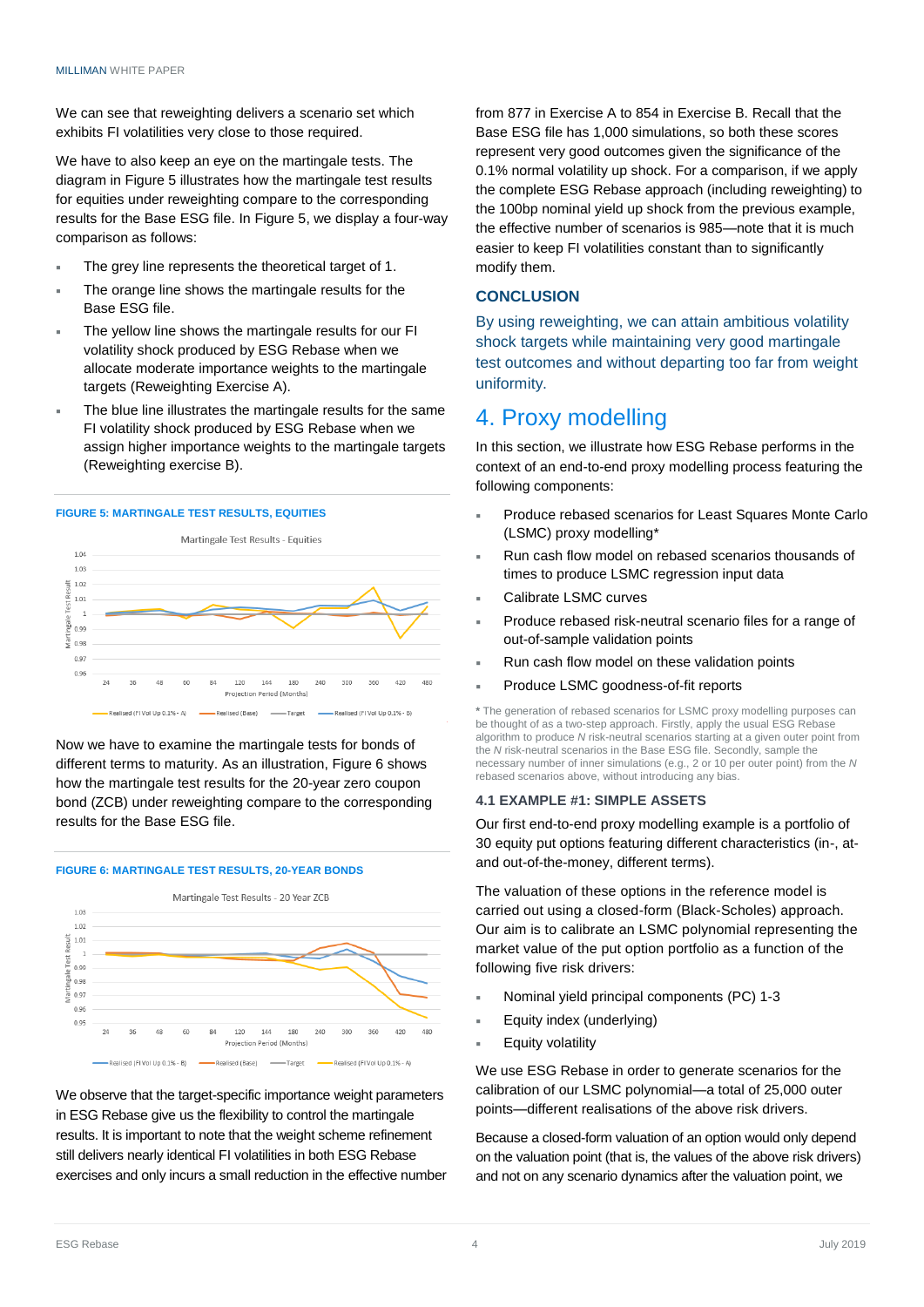can restrict ourselves to a deterministic LSMC calibration in this example—that is, we only need the certainty-equivalent scenario for each outer point. In other words, our LSMC calibration budget in this example amounts to  $25,000 \times 1 = 25,000$  simulations.

Given that all training points and validation points are produced using the same Black-Scholes closed-form valuation approach, we have to expect an excellent goodness-of-fit from our LSMC calibration in this example.

Indeed, we do obtain a very good fit for the market value of assets (MVA) as illustrated by the two plots in Figure 7. Please note that the risk driver realisations have been normalised to lie in the range [-1.2, +1.2]. Because results for 1-in-200-year shocks have to be reliable given their importance for Solvency II purposes, the 1-in-200-year shocks must be well inside the calibration data cube rather than at its boundary. In our examples, we calibrate LSMC curves by going 20% beyond the 1-in-200 shocks in each dimension.

#### **FIGURE 7: LSMC FIT FOR SIMPLE ASSETS**



Note that the red arrow in the first plot in Figure 7 highlights the position of the upward 1-in-200-year shock to the first principal component of nominal yields, while the red points represent validation results produced by the reference model (a Black-Scholes Excel workbook).

## **4.2 EXAMPLE #2: SIMPLE LIABILITIES**

Our second end-to-end proxy modelling example is a portfolio of 30 unit-linked contracts with embedded maturity guarantees featuring different characteristics (in-, at- and out-of-the-money, different terms) similar to the equity put options considered in the example above. For the purposes of this example, decrements are ignored.

The valuation of these contracts in the reference model is carried out using a stochastic valuation approach. Our aim is to calibrate an LSMC polynomial representing the market value of the put option portfolio as a function of the same five risk drivers as in the example above.

We use ESG Rebase in order to generate scenarios for the calibration of our LSMC polynomial—a total of 25,000 outer points—different realisations of the above risk drivers. However, this time we allow for 10 inner simulations for each outer point given the stochastic nature of the LSMC calibration needed in this example. In other words, our LSMC calibration budget in the current example amounts to  $25,000 \times 10 = 250,000$  simulations.

Our LSMC calibration fit for this example is illustrated by the two plots in Figure 8. As above, the red points represent validation results produced by the reference model (a traditional actuarial stochastic cash flow model in this example). Note that each of these validation points has been generated using 1,000 riskneutral scenarios produced by appropriately rebasing the Base ESG file to the respective validation point.

#### **FIGURE 8: LSMC FIT FOR SIMPLE LIABILITIES**

![](_page_4_Figure_13.jpeg)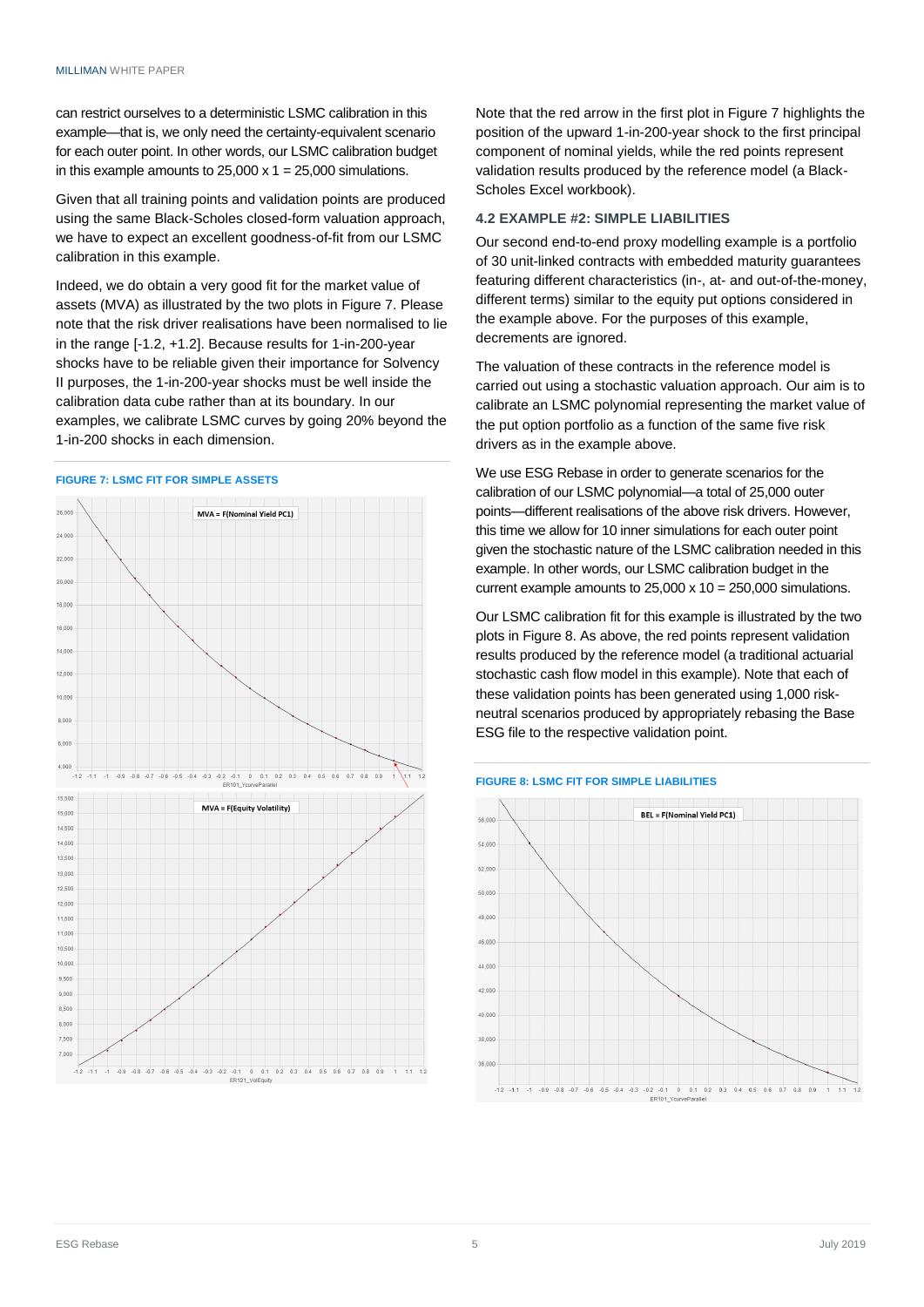![](_page_5_Figure_1.jpeg)

#### **FIGURE 8: LSMC FIT FOR SIMPLE LIABILITIES (CONTINUED)**

## **CONCLUSION**

We obtained an excellent fit again with average deviations amounting to 0.0%. Yet a critical reader could point out that the optionality contained in a typical insurance liability portfolio is often path-dependent while the optionality considered in our tests so far is not. Hence, in our final example, we will consider pathdependent options.

Note that the Best Estimate Liability (BEL) above not only includes the embedded guarantees but also the underlying fund value of 1,000 for each of the 30 contracts.

### **4.3 EXAMPLE #3: COMPLEX LIABILITIES**

Our final end-to-end proxy modelling example is a portfolio of 30 unit-linked contracts with embedded guarantees, which are now annually reset: to be more precise. In each projection year, the strike is set at-the-money to the fund value prevailing at the start of the year. As in the example above, decrements are again ignored.

From the viewpoint of financial mathematics, such embedded guarantees are nothing else than Cliquet put options. We demonstrate how they work by virtue of two illustrative examples in Figure 9.

## **FIGURE 9: EMBEDDED GUARANTEES EXAMPLES**

#### **Example A:**

| Fund            | 1000.00 | 405.47  | 367.50 | 371.94 | 376.00 |
|-----------------|---------|---------|--------|--------|--------|
| <b>Strike</b>   |         | 1000.00 | 405.47 | 367.50 | 371.94 |
| <b>Cashflow</b> |         | 594.53  | 37.97  | 0.00   | 0.00   |

#### **Example B:**

| Fund          | 1000.00 | 705.95  | 687.30 | 479.76 | 361.16 |
|---------------|---------|---------|--------|--------|--------|
| <b>Strike</b> |         | 1000.00 | 705.95 | 687.30 | 479.76 |
| Cashflow      |         | 294.05  | 18.65  | 207.54 | 118.60 |

The LSMC calibration and LSMC validation in this example are carried out similarly to the example above. In analogy to the example above, let's consider our usual validation plots, in Figure 10.

#### **FIGURE 10: LSMC FIT FOR COMPLEX LIABILITIES**

![](_page_5_Figure_16.jpeg)

![](_page_5_Figure_17.jpeg)

While these plots do illustrate a good fit, it is worth pointing out that—so far—all our plots have illustrated the fit at points of the risk driver space featuring a shock to just one risk driver with all the other risk drivers kept at their base values. This raises the question whether or not the goodness-of-fit would be similar or maybe worse if we considered combined shocks—relevant, e.g., for Solvency II work—as our validation points. In order to look into this question, we are now going to consider validation points relative to the following combined shock position rather than relative to base: Nominal Yield PC1 =  $-0.5$  and Equity Volatility =  $+0.5$ .

In other words, the above position represents a combination of 50% of the downward 1-in-200-year shock to nominal yield PC1 and 50% of the upward 1-in-200-year shock to equity volatility. Let us examine the goodness-of-fit of our LSMC curve for combined shocks in these two dimensions, illustrated in